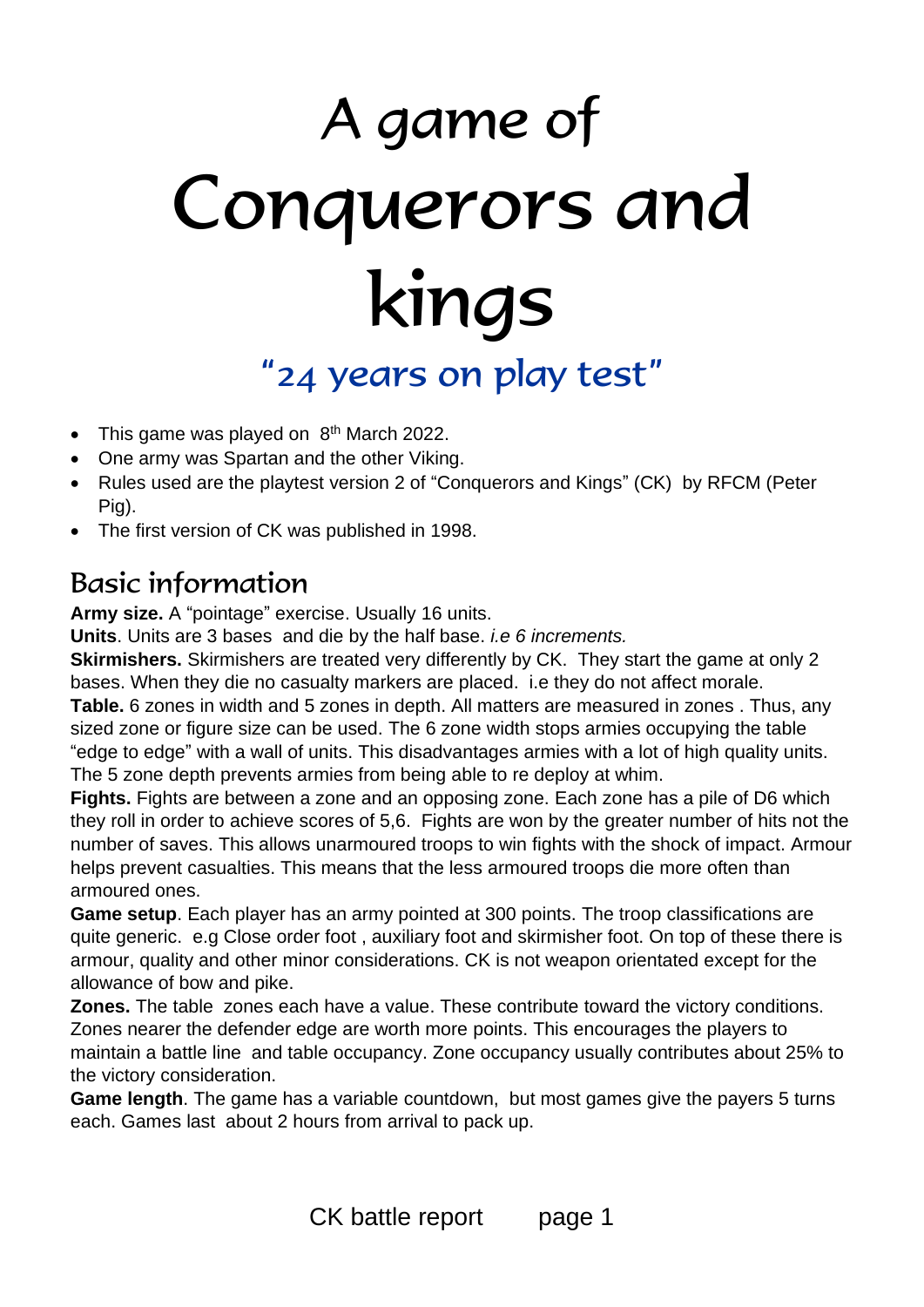# This game

This game is in response to Chris' thinking about Vikings versus Spartans.

CK uses very general ideas of troop classification. This makes these two armies quite similar in CK game terms.

# **The Spartan army.**

Mainly hoplite close order foot unarmoured. Some units veteran. Plenty of foot skirmishers and 1 unit of mounted skirmishers. 2 generals.

# **The Viking army**

Mainly close order foot. Some units armoured. Some units veteran. Only a few skirmishers. No mounted troops. 1 unit of auxiliary foot. 2 generals. *The Viking army looks more powerful in the pictures because the sabots enlarge their physical presence.*

# **The scenery**

Each army brings 3 scenery pieces. CK puts the pieces on the flanks and the players have some ability (through D6 rolls) to bring the pieces into the battle area.

CK is a defence /attack game. This makes the victory criteria slightly different for the two players. The attacker needs to attack, and the defender needs to hold his battle line.

# **Battle tactics**

Each army has 3 "battle tactics" that it may deploy. There are 11 battle tactics in CK. The Spartans used "fast move", "brace shields" and "hold the line". The Viking used "fury", "die hard" and "join the line". *These battle tactics make small differences only.*

# **The pictures**

This game had two players per side. The game zones are marked with dots.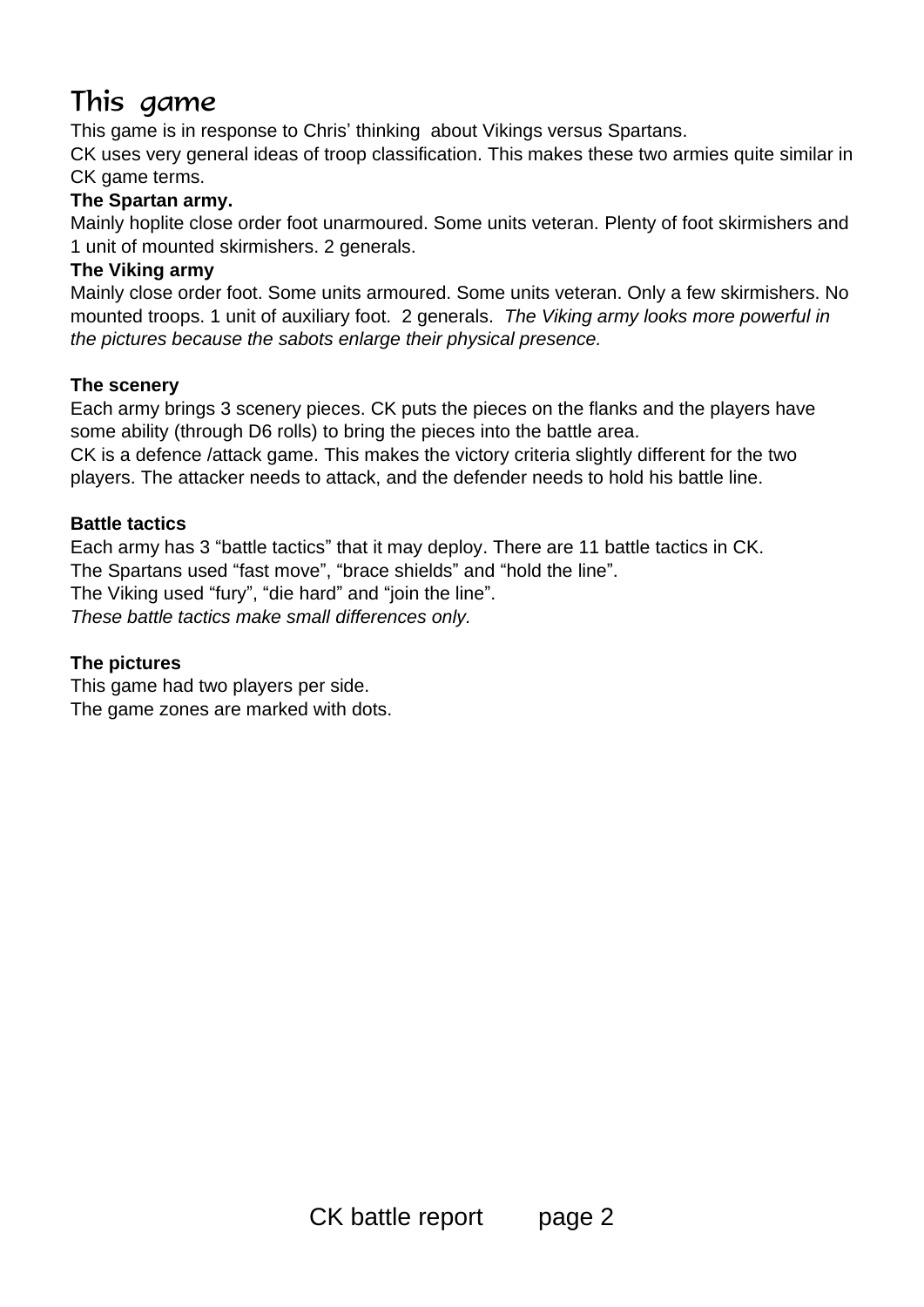This picture shows the Spartan army all set up. The figures are not all correct, but that is not a problem when play testing all sorts of armies. The hands belong to Stewart. In the distance is a rough hill. The other two hills visible are gentle hills. Hills confer fighting and morale advantages. The Spartans have enough troops to form a solid battle line and have put a bunch of skirmishers on the near flank.

#### *Mechanisms in use*

*1. Moving sideways or out of scenery requires a D6 roll. 2. A zone has a capacity of 3 units. A first skirmisher unit, general or elephant does not count toward the number. Positions of units within the zones is aesthetic.*

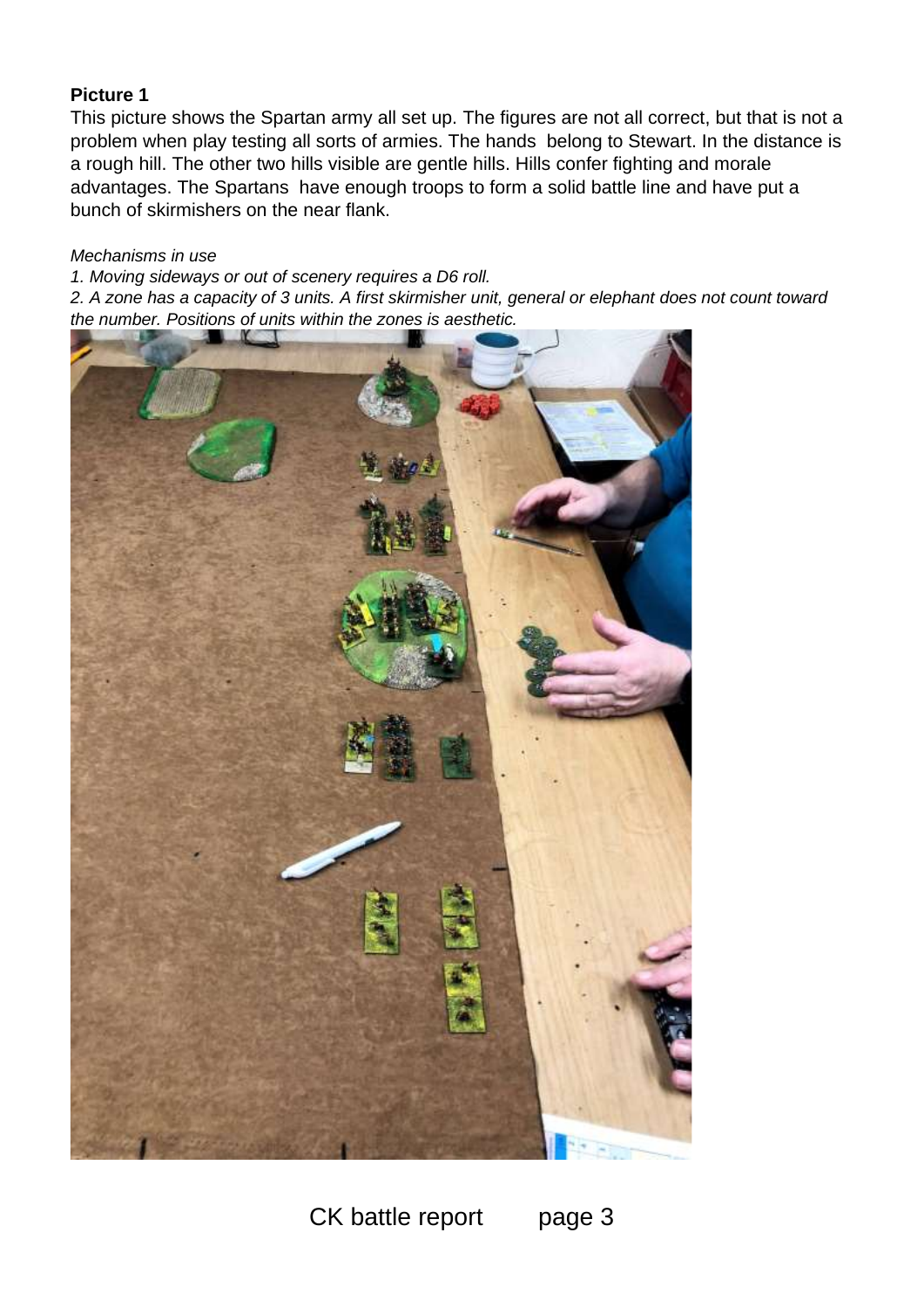Here are the two armies ready for the "off".

Vikings on the left are using some sabots (by Warbases) for ease of movement.

Those are Stewart's hands.

The Vikings (left) have put their main units into 4 zones. The near Viking zone are just a bunch of flankers.(trees by S+A).

# *Mechanisms in use*

- *1. The general will allow morale to be re-rolled.*
- *2. Shooting in only at 1 zone range i.e. the four faces.*

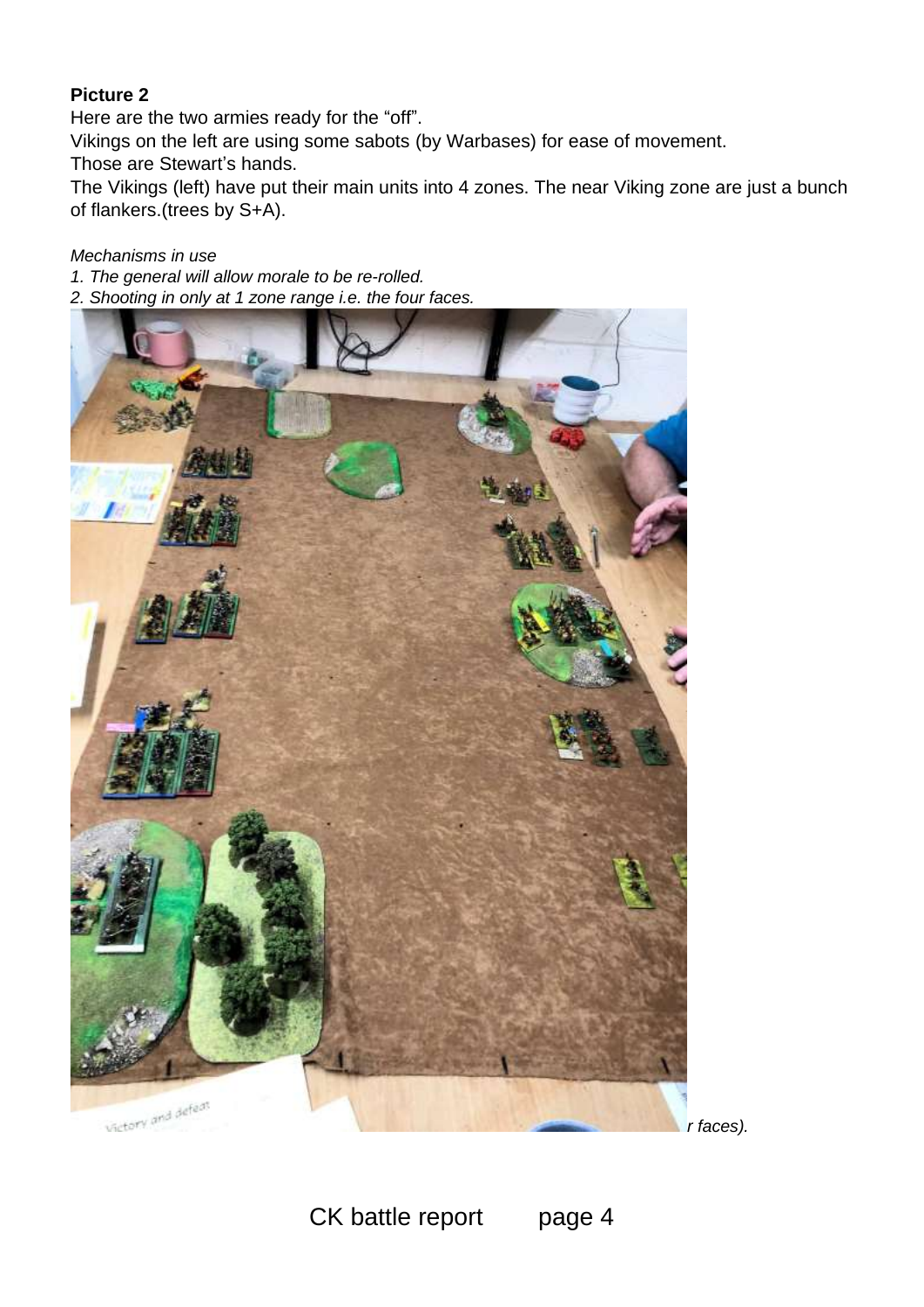The Spartans (right) have pushed their right flank forward to seize the hill(Buford ?). The units immediately to the left of the hill are also Spartans who have moved on from the top flank edge (Spartans are yellow looped). Only the left of the top three zones ( looped) with figures is occupied by Vikings.

#### *Mechanisms in use*

*1. Fighting . A big fight might use up to 15 D6.Modifiers include rear support, unit quality, general, previous wins, direction of fight.*

*Target zone rolls and re-rolls first. Assaulter rolls and re-rolls second. This gives advantage to assaulter in knowing what he needs to achieve for a win. Small fight win = 1more hit than opponent. Bigger win =2 or more hits extra to opponent's.*

*Only loser places casualty markers . These directly cause morale. Winner also applies "pursuit" mechanism, which can be quite bloody.*

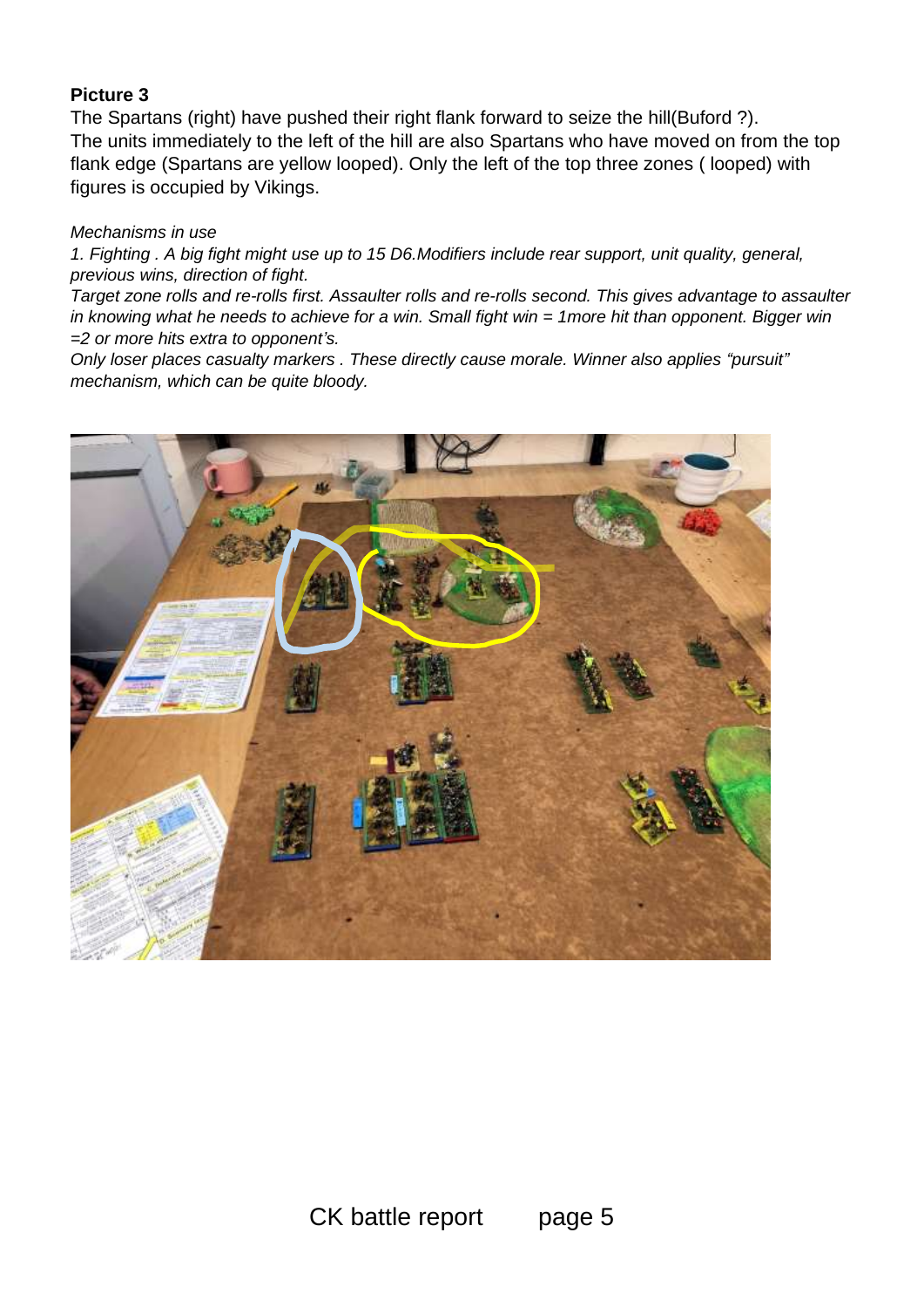Picture of the battle centre.

Upper yellow loop shows Vikings in sabots being bashed by Spartan foot. Lower loop shows Viking foot killing large amounts of Spartans After this point the Vikings failed to capitalise on the Spartan deaths.



*Mechanisms in use*

*1. Both sides lose the valuable " close order units to side or rear" modifier as their lines are becoming fractured.*